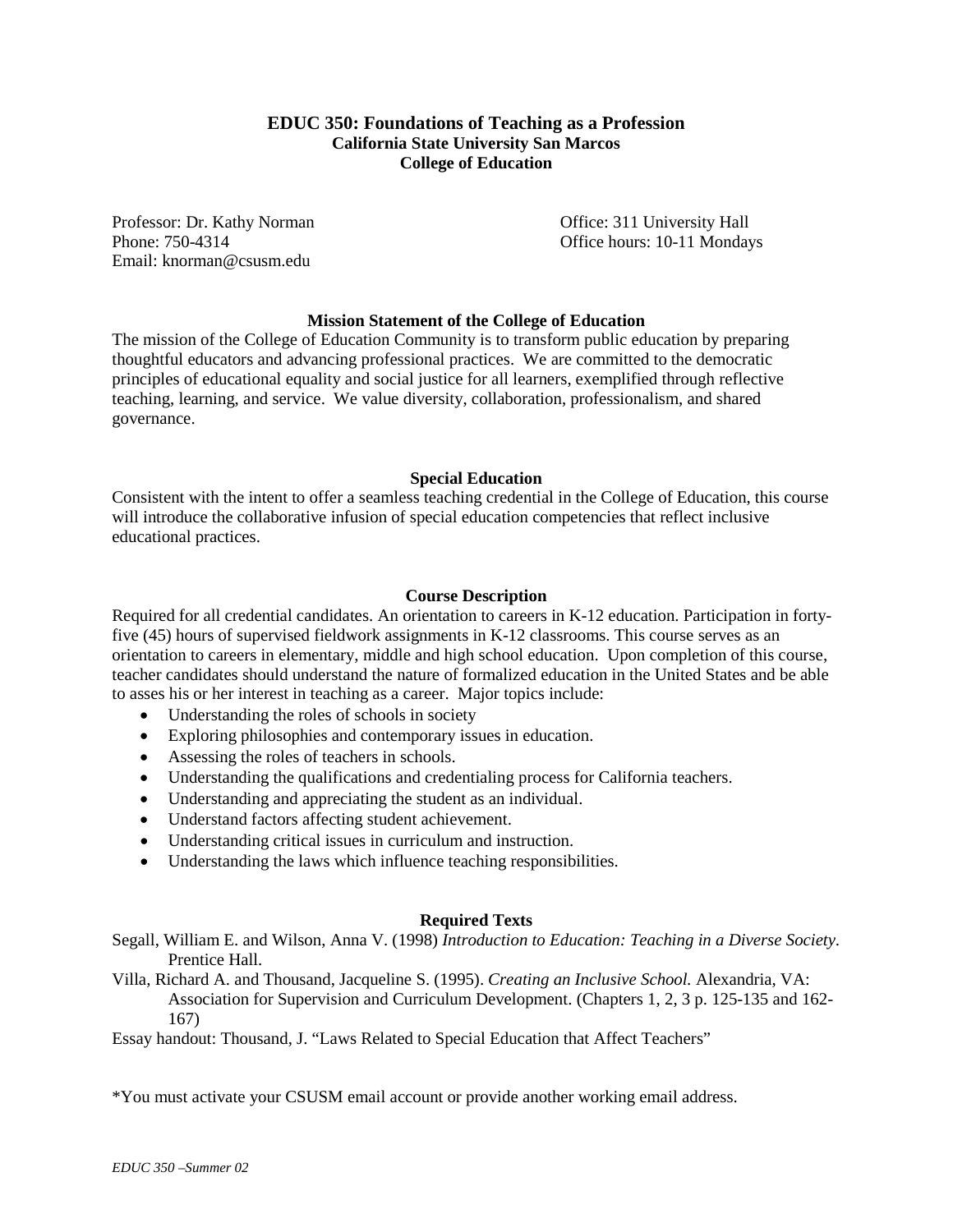#### **Course Requirements**

It is expected that students will come to class prepared to discuss the readings, submit required assignments, and participate in class activities. Teacher education is a professional preparation program. Students will be expected to adhere to academic honesty and integrity, standards of dependability, confidentiality and writing achievement. Because it is important for teachers to be able to effectively communicate their ideas to students, parents, colleagues, and administrators, writing that is original, clear and error-free is a priority for the College of Education. It is expected that work will be turned in on time. Late work will affect the student's grade in the course and will not be accepted after a week. Please discuss individual issues with the instructor.

## **College of Education Attendance Policy**

Due to the dynamic and interactive nature of courses in the College of Education, all students are expected to attend all classes and participate actively. Absences and late arrivals/early departures will affect the final grade. If you miss two class sessions or are late (or leave early) for more than three sessions, you cannot receive a grade of A. If you miss 3 class sessions, your highest possible grade is a C+. A minimum grade of C+ is required in EDUC 350 to qualify as prerequisite for admission to the CSUSM teacher credential program. COE attendance policy states, "At a minimum, students must attend 80% of class time, or s/he may not receive a passing grade for the course at the discretion of the instructor. Individual instructors may adopt more stringent attendance requirements." Should students have extenuating circumstances, please contact the instructor as soon as possible.

#### **Field Work**

In addition to in-class work, assigned readings and projects, students will participate in forty-five (45) hours of supervised fieldwork assignments in a variety of public school settings. Approximately half of your time should be spent in one teacher's classroom, and the remainder of the time should be distributed among other classrooms. A recommendation (usually from the classroom teacher where most of the fieldwork is done), as well as a Field Experience Form with documented hours and teacher verification, are requirements for admission to the CSUSM Teacher Credentialing programs. A minimum grade of a C+ is also required in this course.

#### **Use of Technology**

Students are expected to demonstrate competency in the use of various forms of technology (i.e. word processing, electronic mail, use of the Internet, and/or multimedia presentations). Specific requirements for course assignments with regard to technology are at the discretion of the instructor.

#### **Creating the Inclusive Classroom**

Students will demonstrate a knowledge of laws and dispositions that relate to special education through a variety of activities such as the viewing and analysis of the video F.A.T. City, reading and analysis of "School Law & Diversity," and/or Creating an Inclusive School.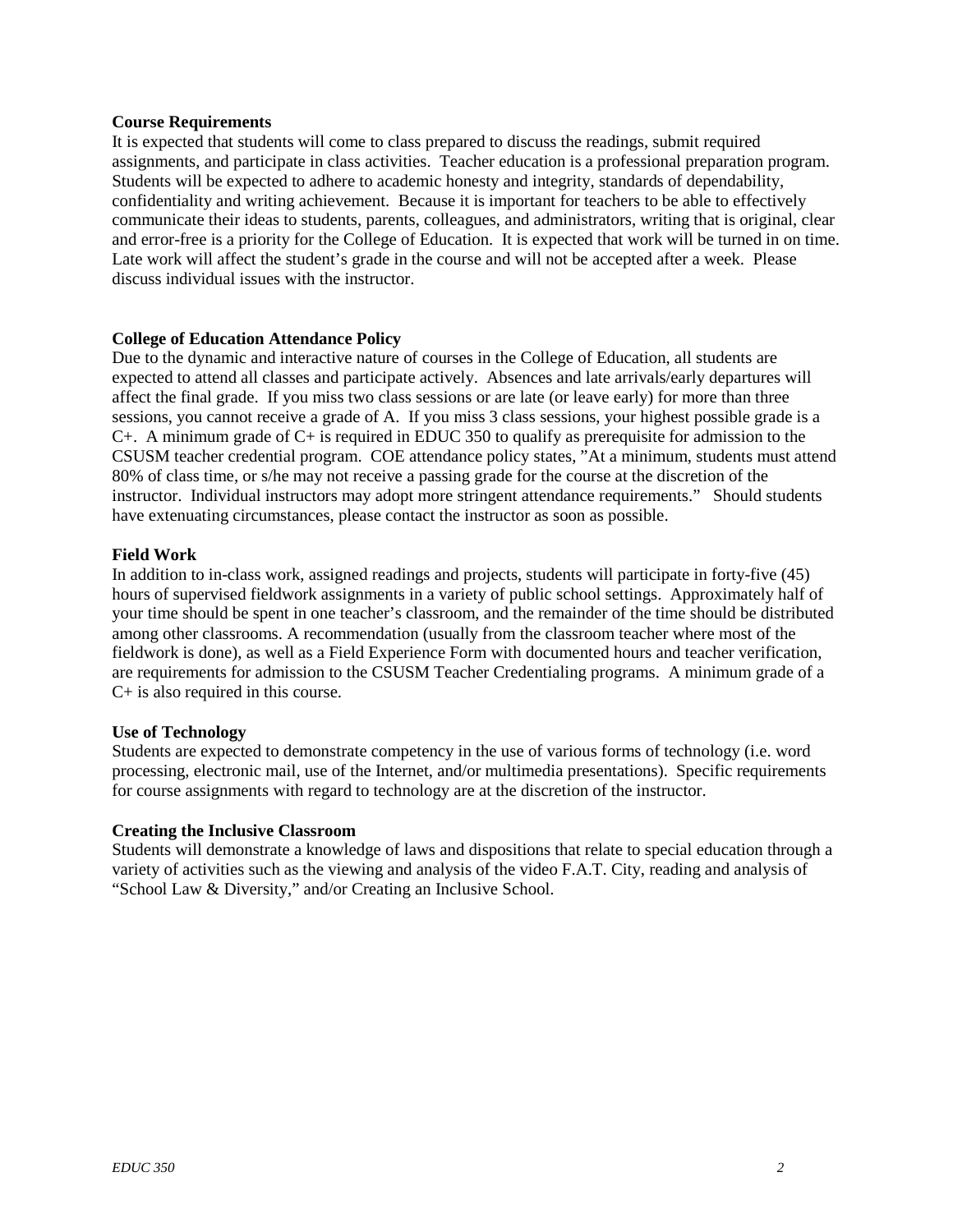## **Teaching Performance Expectation (TPE) for EDUC 350**

A primary goal of EDUC 350 is to begin the process of developing teacher candidates to become professional educators. The following TPE (Teacher Performance Expectation) is expected to be met during this course:

## **TPE 12: PROFESSIONAL, LEGAL, AND ETHICAL OBLIGATIONS**

Candidates are aware of their own personal values and biases and recognize ways in which these values and biases affect the teaching and learning of students. They resist racism and acts of intolerance. Candidates appropriately manage their professional time spent in teaching responsibilities to ensure that academic goals are met.

Candidates for a Teaching Credential understand and honor legal and professional obligations to protect the privacy, health, and safety of students, families, and other school professionals. They are aware of and act in accordance with ethical considerations and they model ethical behaviors for students. Candidates understand and honor all laws relating to professional misconduct and moral fitness.

## **Teaching Performance Assessment for Developing as a Professional Educator**

The successful completion of the Initial Philosophy of Teaching Statement is a requirement for completion of this course and partially meeting the TPE described above. This statement will be used for assessment both in the course and at completion of the College of Education program. Retain an electronic copy of your statement for submission for your portfolio at the completion of the program.

## REQUIRED ACTIVITIES: PHILOSOPHY OF TEACHING STATEMENT

Class activities which support the development of your Philosophy include

- Class Discussions
- Readings
- Field Experiences
- Credo for Support Activity
- FAT City Activity
- Inclusive Education Activity
- Law and Diversity Activity

## **Class Discussions and Participation**

Students will engage in active learning each class session, and will be expected to actively participate.

- Do you participate in class discussions productively, sharing your knowledge and understandings?
- Do you interact productively with your peers, taking on a variety of roles (leader, follower, etc.)?
- Do you contribute appropriately in group work, doing your "share"?
- Are you able to accept others' opinions?
- Are you supportive of others' ideas?
- Do you support your peers during their presentations?
- Can you monitor and adjust your participation to allow for your ideas as well as others to be heard?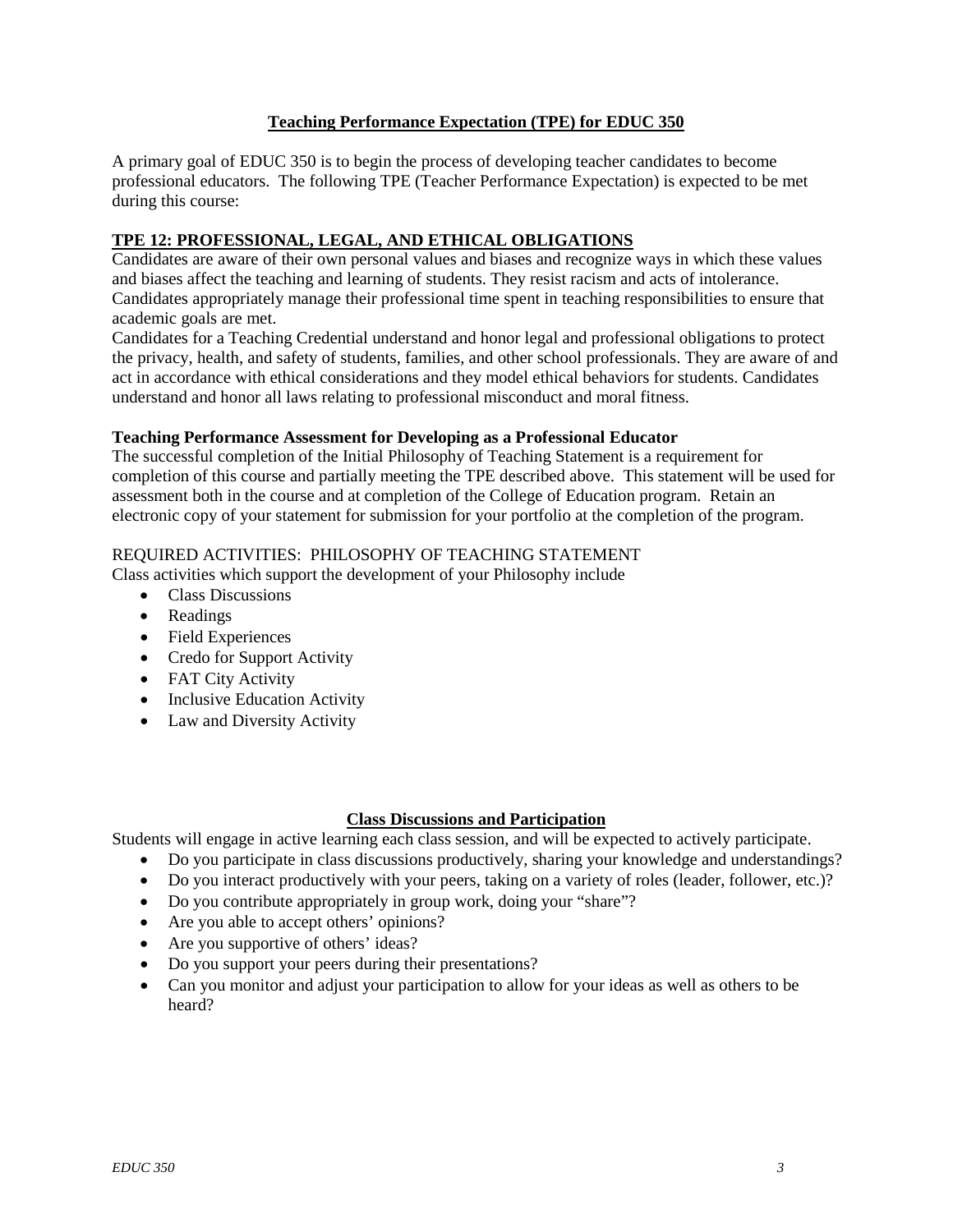## **Foundations of Teaching Notebook**

You will keep a class notebook, and will meet with the instructor during the last class period to review contents:

- I. Philosophy of Teaching
- II. Law and Diversity Assignment
- III. Contemporary Issues Handouts from Group Presentations
- IV. Chapter Organizers from Group Chapter Presentations Introduction to Education

| Chapter 1 | Chapter 8  |
|-----------|------------|
| Chapter 2 | Chapter 9  |
| Chapter 6 | Chapter 10 |
| Chapter 7 | Chapter 11 |
| Chapter 3 | Chapter 12 |
| Chapter 4 | Chapter 13 |
| Chapter 5 | Chapter 14 |

V. Field Experience Documentation Field Observation Form Cover Sheet Field Experience Form Field Experience Journal Entries 1-15

#### **Course Assignments**

| 1, Philosophy of Teaching                           | 30% |
|-----------------------------------------------------|-----|
| 2. Law and Diversity Assignment                     | 10% |
| 3. Group Presentation on Contemporary Issue         | 15% |
| 4. Group Chapter Presentation and Chapter Organizer | 15% |
| 5. Field Experience Log and Journal                 | 30% |
|                                                     |     |

#### TOTAL 100%

**Late assignments will be penalized by a 10-point reduction each day they are late. Keep digital copies of all assignments for your Credential Program Electronic Portfolio. Note: You may not pass this class without completing the 45 hours of Field Experience.**

#### **Criteria For Grading Assignments**

| $\mathbf{A}$ | Outstanding work on assignment, excellent syntheses of information and           | 90-100%     |
|--------------|----------------------------------------------------------------------------------|-------------|
|              | experiences, great insight and application, and excellent writing.               |             |
| B            | Completion of assignment in good form with good syntheses and                    | 80-89%      |
|              | application of information and experiences; writing is good.                     |             |
| C            | Completion of assignment, adequate effort, adequate synthesis of                 | 70-79%      |
|              | information and application of information and experiences, writing is adequate. |             |
| D            | Incomplete assignment, inadequate effort and synthesis of information,           | $60 - 69\%$ |
|              | writing is less than adequate.                                                   |             |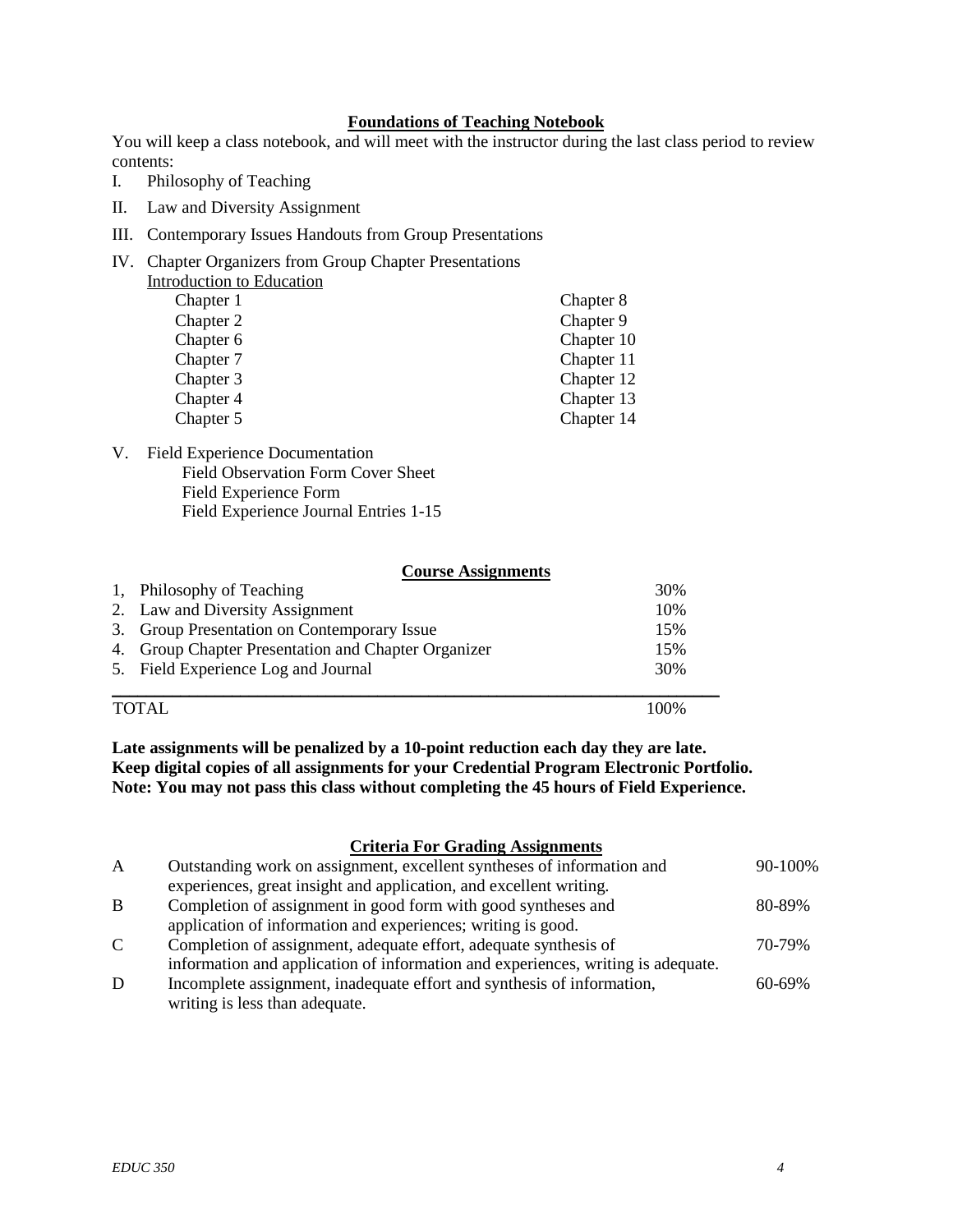## **1. Philosophy of Teaching Statement**

Organize your thoughts in a way that expresses your beliefs about schools, teaching and learning. Articulate your thoughts so that your reader is able to form a picture of the teacher you hope to become. Think of your audience as the hiring committee of a school district in which you passionately hope to teach. You want your audience to connect your name and face with a distinct set of beliefs. Your philosophy should reflect your beliefs about teaching and learning, and your view of the social context of schools for the  $21<sup>st</sup>$  century in a multicultural society. You should demonstrate professional vocabulary as you discuss your beliefs and knowledge.

## Questions to Guide You

1. What is schooling?

What are the purposes of education and schools? What are schools for? How is schooling in a democracy different from schooling in a totalitarian state? What responsibilities do you have as an employee of the public, and what happens when you disagree with public policy? What about when you disagree with parents? What are your goals for your students?

2. What is teaching?

What are the purposes of teaching? Who or what is the source of knowledge in the classroom? Is teaching a one-way or two-way venture? How will you decide what to teach? Do you consider yourself a teacher of students, or of content, or both? Is teaching better described as a set of skills and knowledge, or as a set of values and attitudes? What is it about teaching that you most look forward to, and that you most fear? What is your metaphor for the teacher? What are your ethical responsibilities as a teacher? How will you contribute to the profession of teaching? What is the teachers' role as a bridge to the community? What is the teacher's role in educational renewal and reform?

3. What is learning?

What is knowledge? If you teach and students don't learn, whose problem is that? How will you know when students have learned something? Are students empty vessels into which you will pour knowledge? What does learning mean for students of different abilities or ethnicities or genders or economic classes? How will your classroom be responsive to the multiple communities represented in your students? Do all students need to learn the same thing? How important is classroom environment to learning? How will you decide what content to teach in the all-too-short time allotted to you?

*NOTE: Use the questions to frame your thoughts. Do not simply answer the questions.*

Class activities which support the development of your Philosophy include

- Class Discussions
- Readings
- Field Experiences
- Credo for Support Activity
- FAT City Activity
- Inclusive Education Activity
- Law and Diversity Activity

## Criteria:

- Did you draw on all your resources/experiences to write your philosophy and not just the book?
- Are you clear about your own beliefs?
- Do you have a clear organization of ideas?
- Can you articulate your ideas fluently and coherently with correctness of written expression (grammar, syntax, spelling)?
- Is it clear you have had enough exposure to schools to write your current philosophy?
- Did you address the areas of schooling, teaching, and learning?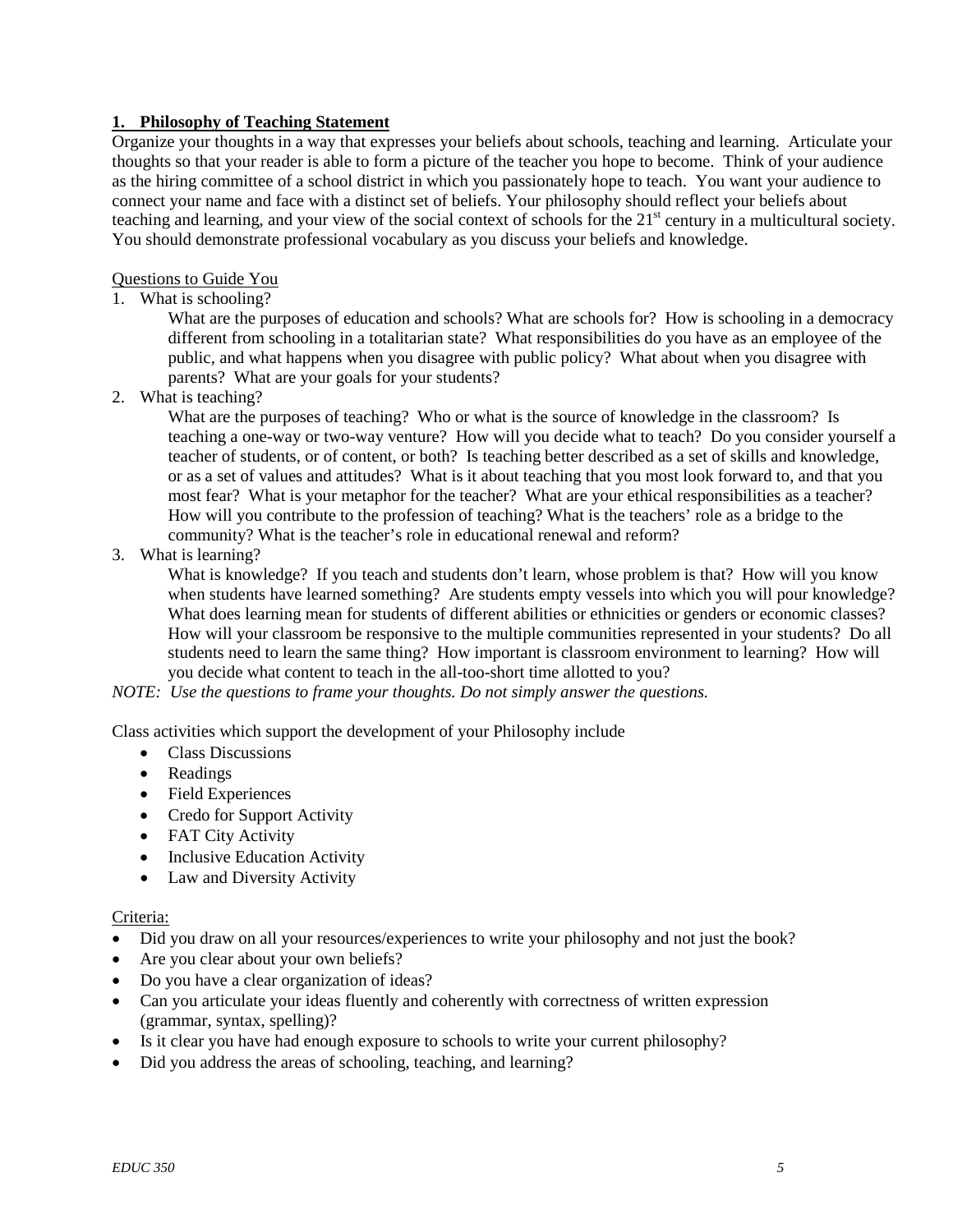## **2. Law and Diversity Assignment**

You will apply your understanding of the legal context of inclusive education and laws which influence teaching responsibilities.

#### **Study the following chapters and web sites:**

Thousand, J.S. (passed out in class) Laws related to special education that affect teachers.

Villa, R. A. & Thousand, J. S. (l995). Creating an inclusive school. Alexandria, VA: Association for Supervision and Curriculum Development. Read all of Chapter 2.

U.S. Disability Law. Internet address: www.law.cornell.edu/topics/disability.html Includes information about laws affecting people with disabilities.

OSERS IDEA Home Page. Internet address:

www.ed.gov/offices/OSERS/IDEA

Explanation of federal legislation known as IDEA, which ensures a free appropriate education in the least restrictive environment for children with disabilities. The latest l997 federal reauthorization of the law is explained in detail.

## **Reflection and Applications:**

Apply your understanding of the legal context of inclusive education and laws that influence your teaching responsibilities by:

- 1. In writing, identify five laws or court decisions that influence you as a professional educator. At least one of these five must relate to special education law. Give a rationale for each selection. Why is it important to you? How might they affect your teaching?
- 2. Be prepared to share selections and rationale for selection of the laws and decisions during our next class.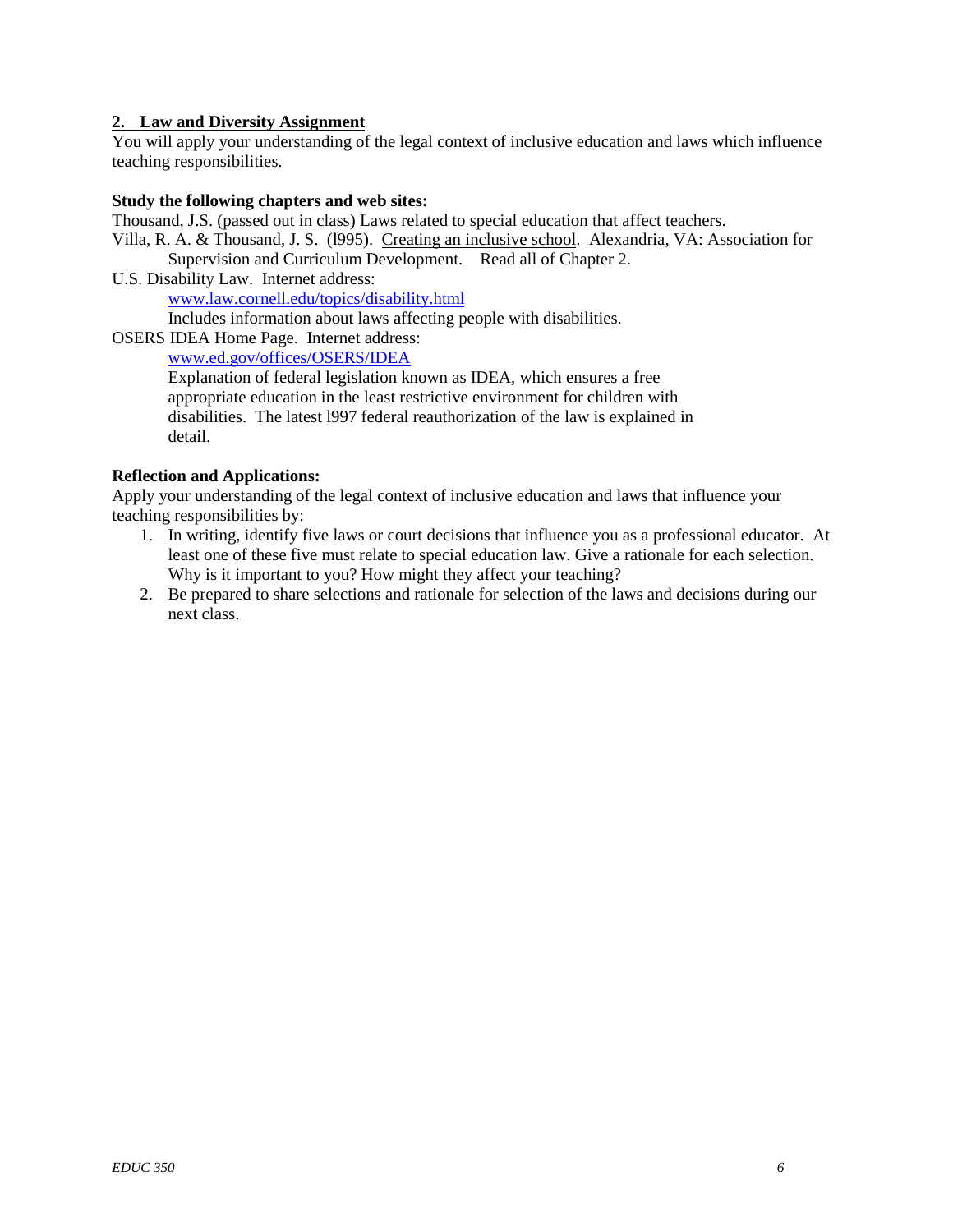## **3. Group Presentation on Contemporary Issue**

You and your group members will become familiar with a contemporary issue in education and will present your learning to your peers in the form of a debate, in order to broaden the class's knowledge and perspective of education issues. Your topic must have multiple perspectives (pros and cons). Examples of topics include standardized testing, bilingual education, tracking, school safety programs, the role of technology, government involvement, sex education, censorship, and gender equity.

Library Research: In groups, students will plan and conduct library research on a contemporary issue in education. Group members should thoroughly investigate the issue, its pros and cons, implications (the "so what") of the issue, and applications to schooling today. Each group will create a two page typed abstract AND a selected reading list (12-15 references in bibliographic form, only 3 of which may be web sites) to give to each class member on the day of the presentation. Group members' names should be at the top of the stapled handout. Come to class prepared to present all perspectives.

Class Presentation: On the day of your presentation, half of the group members will be assigned a "pro" orientation and half will be assigned a "con" orientation. You will be given time during class break to (a) develop your pro or con stance, (b) decide on major points to cover, (c) anticipate major points and arguments by member of the opposing team, and (d) develop introductory and concluding statements.

Criteria:

- Do you understand a major issue affecting education and can you speak intelligently to your peers so they understand the issue?
- Did you read from enough sources to gather relevant information?
- Are you able to synthesize information to present a concise yet thorough report?
- Are you able to organize resources (materials, people, etc.) in support of your presentation?
- Did you present your information confidently, creatively, and in an organized manner?
- Are you able to apply what you've learned about effective teaching to engage your audience during your presentation?
- Are you able to use technology to support your presentation?
- Are you able to develop an appropriate abstract and bibliography?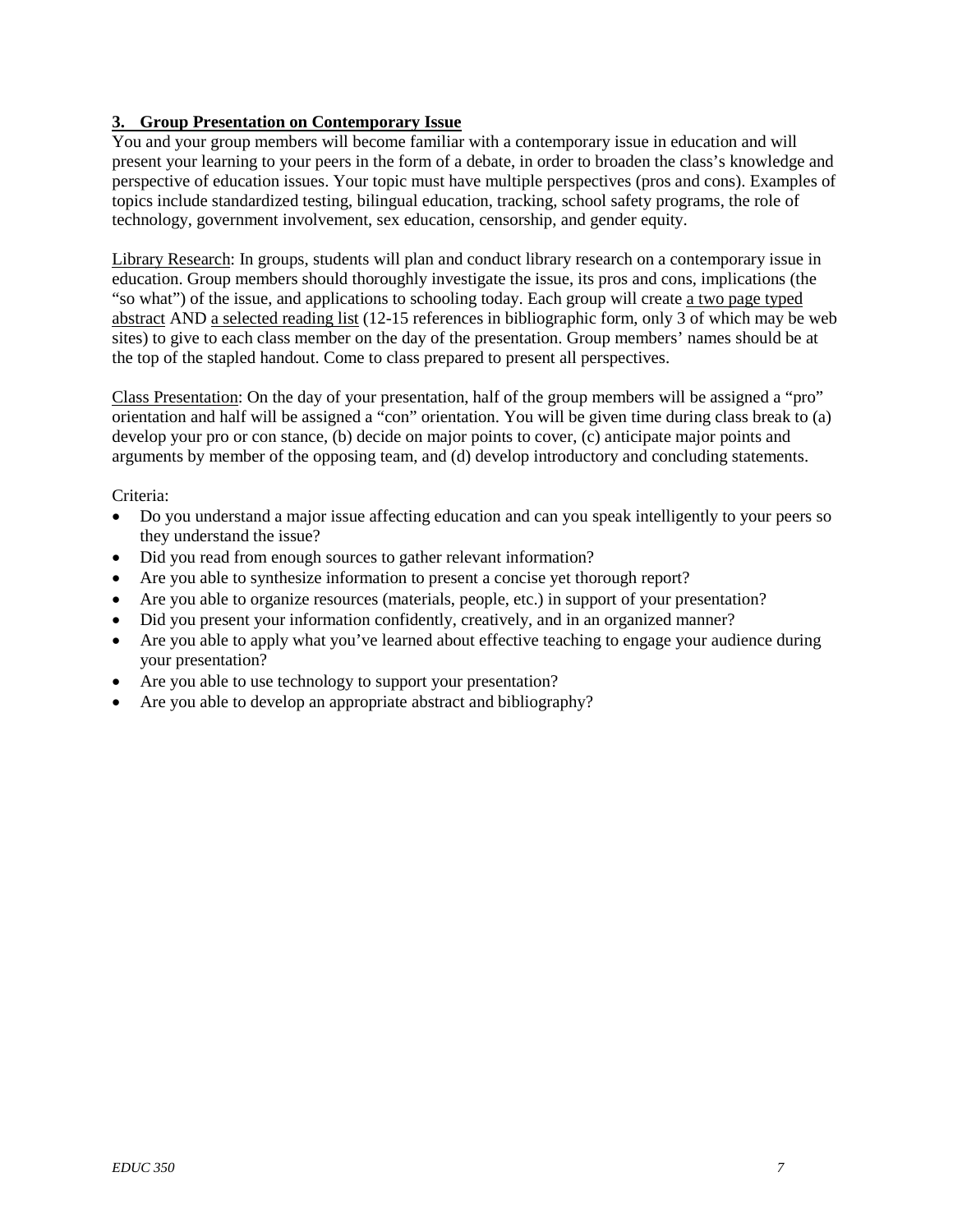## 4. **Group Chapter Presentation and Chapter Organizer**

In small groups give a 45-60 minute overview of an assigned chapter from one of the textbooks. The presentation should include a graphic organizer type of handout that students can use to follow the presentation and take notes on and one activity from the chapter or one that you design. You will not be able to cover all the details of the chapter, so you must pick key terms and concepts that you think are important for your peers to understand.

Here is a sample graphic organizer from the first section of Chapter One of the Segal text:

Segal & Wilson Chapter One Becoming a Teacher

#### **Who Becomes a Teacher?**

*Motivations for Becoming a Teacher*

Huberman, Grounauer & Marti (1993) found that entry level teachers gave these reasons for becoming a teacher:

| 1. |  |  |  |
|----|--|--|--|
| 2. |  |  |  |
| 3. |  |  |  |

## *Teaching as a Career*

\_\_\_\_\_\_\_\_\_\_\_ \_\_\_\_\_\_\_\_\_\_ focus on a teacher's desire to work with young people.

Salaries and fringe benefit are considered \_\_\_\_\_\_\_\_\_\_\_\_\_\_\_\_\_\_\_\_\_\_\_. \_\_\_\_\_\_\_ % of

teachers or want to leave the profession within the first \_\_\_\_\_ years of teaching. Perhaps

the most dramatic reason teacher's leave is \_\_\_\_\_\_\_\_\_.

#### *What is Teaching?*

Teaching is more than delivering a \_\_\_\_\_\_\_\_\_\_\_\_\_\_, or the subject matter. Some

teachers think teaching is a \_\_\_\_\_\_\_\_\_\_. Others think it is an \_\_\_\_\_\_\_\_\_\_\_. Many

teachers use both forms, they have clear objectives and they are wiling to modify a

\_\_\_\_\_\_\_\_\_\_ \_\_\_\_\_\_\_\_\_\_ if students are having trouble.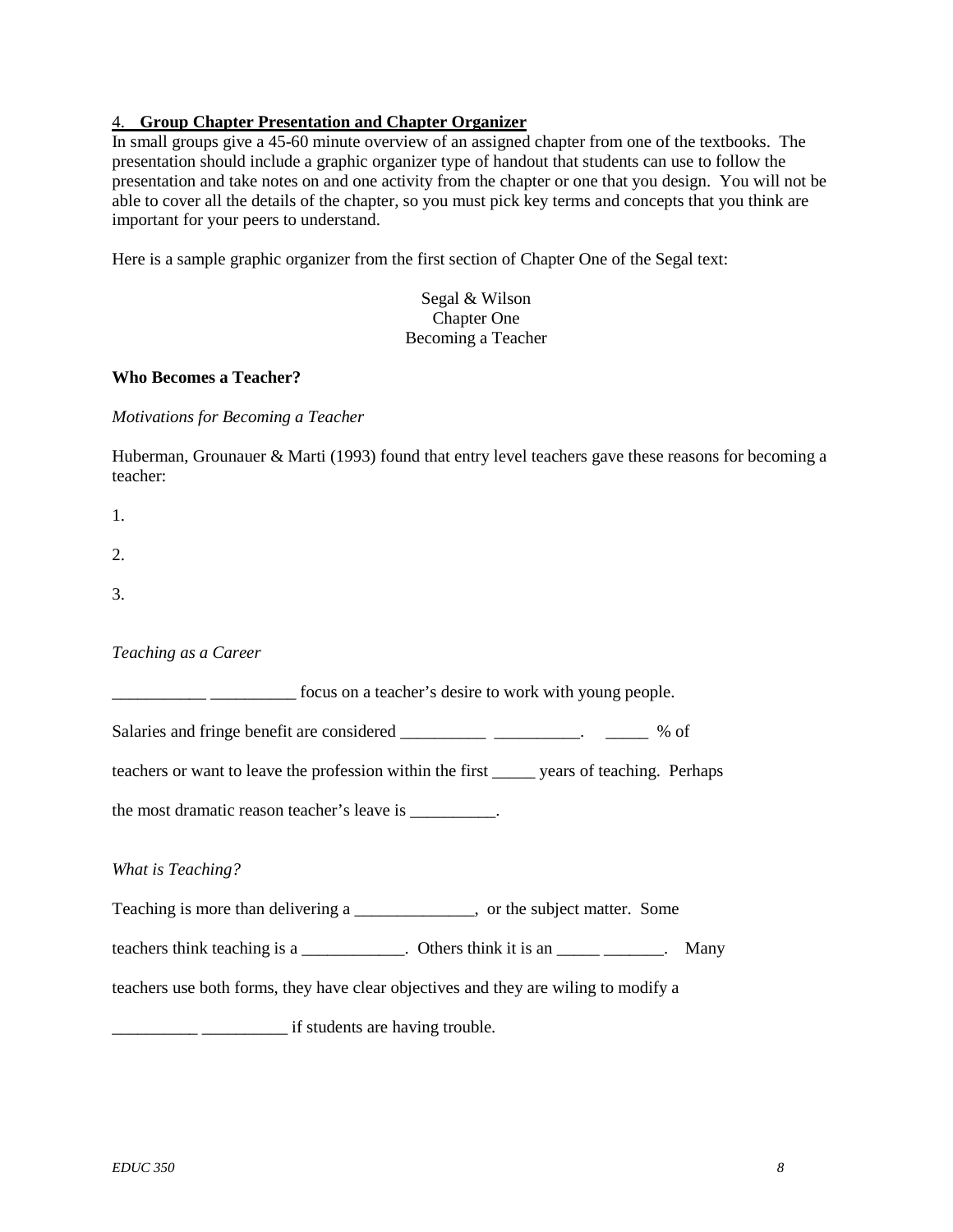# **5. Field Experience Log and Journal**

In order for you to understand the complexity of today's classrooms, students and the various ways teachers address the needs of their classes, you will observe in a variety of classroom settings in order to determine if, and at what level, you might want to teach.

Students will maintain a log of hours spent observing/participating in classrooms. This log should reflect a minimum of 45 hours spent in various classrooms at different grade levels and on different sites. Approximately half of your time should be spent in one teacher's classroom, and the remainder of the time should be distributed among other classrooms. You will maintain a journal documenting assumptions/expectations, interesting observations, connections to concepts studied in EDUC 350, analyses, and questions. A minimum of 15 journal entries is required. The format to be used will be explained in class.

## Criteria:

- Can you articulate your assumptions/expectations about a given setting and then identify how your observation affects those assumptions/expectations?
- Can you observe pertinent details, and can you see both the "big picture" of the classroom as well as focus in on specific methods, interactions, etc.?
- Can you monitor and take responsibility for your placement to include meeting the requirements of varied settings and minimum hours?
- Can you relate your classwork and reading to your observations and provide insightful analysis about that relationship?
- Were you able to move from passive observer to participant in your field experience?

## **COURSE GRADES**

## *An "A" student is one who:*

- completes all assignments on time and demonstrates the ability to summarize, analyze, and/or reflect at high levels.
- varies sources of information for assignments, demonstrating high degree of effort in pursuing varied perspectives around important educational issues.
- completes all the reading assignments and develops thoughtful and thorough responses.
- produces work that reveals a strong commitment to self-discovery and learning.
- produces work at a high professional level in terms of both writing and content.
- develops a high quality presentation, demonstrating significant learning around a contemporary issue.
- presents confidently and intelligently, demonstrating effective teaching skills.
- completes assignments in/out of class with a focus on learning and exploration, pushing him/herself to better understand the profession through quality work.
- attends almost every class meeting and is fully engaged during class.
- pushes him/herself to new understandings by participating in discussions, sharing his/her opinions, and valuing others' perspectives.
- contributes to the positive environment of the class by respecting all members.

## *A "B" student is one who:*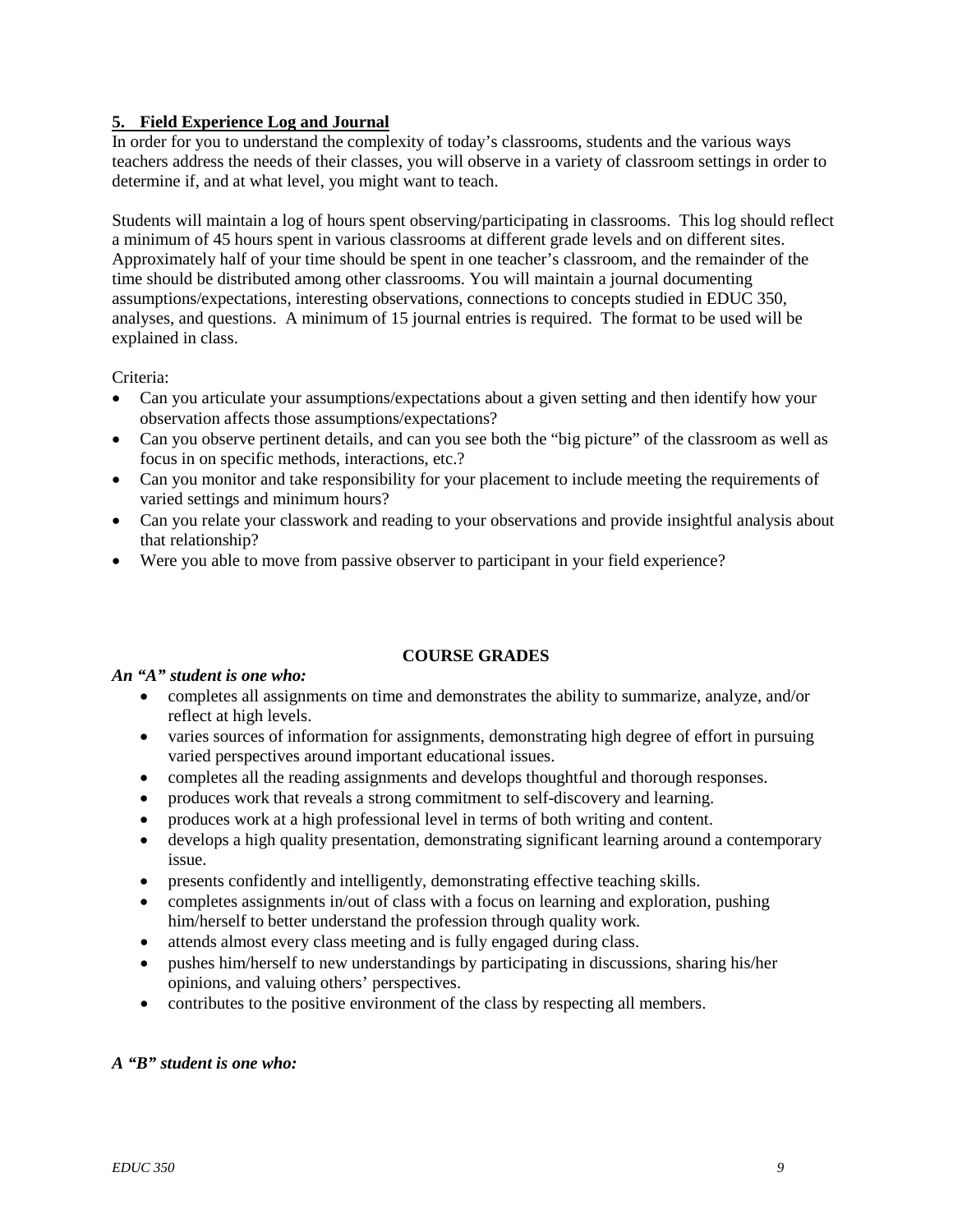- completes all or almost all assignments, all or most on time, and demonstrates the ability to summarize, analyze, and/or reflect at fairly high levels, showing consistent improvement over time.
- varies sources of information for assignments, demonstrating high degree of effort in pursuing varied perspectives around important educational issues.
- completes all or most of the reading assignments and develops thoughtful and fairly thorough responses.
- produces work that reveals a commitment to self-discovery and learning.
- produces work that is close to professional level in terms of both content and writing, working to develop a strong command of writing, speaking, planning and presenting.
- develops presentations, demonstrating significant learning
- presents confidently and intelligently, demonstrating effective teaching skills.
- completes assignments in/out of class with a focus on learning and exploration, pushing him/herself to better understand the profession through quality work.
- attends almost every class meeting and is regularly engaged during class.
- pushes him/herself to new understandings by participating in discussions, sharing his/her opinions, and valuing others' perspectives.
- contributes to the positive environment of the class by respecting all members.

## *A "C" student is one who:*

- completes or attempts most of the assignments, mostly on time, and demonstrates the ability to do some quality summarizing, analysis, and reflection, showing improvement over time.
- varies sources of information for assignments, demonstrating effort in pursuing varied perspectives around important educational issues.
- completes most of the reading assignments and develops thoughtful and sometimes thorough responses.
- produces work that reveals a commitment to some self-discovery and learning.
- produces work that is not yet at a professional level in terms of both writing and content.
- develops a quality presentation, demonstrating learning around a contemporary issue.
- presents confidently and intelligently, demonstrating some effective teaching skills.
- completes assignments in/out of class with a focus on learning and exploration, pushing him/herself a little to better understand the profession.
- attends most class meetings and is often engaged during class.
- pushes him/herself to some new understandings by participating to a moderate degree in discussions, sharing his/her opinions, and valuing others' perspectives.
- contributes to the positive environment of the class by respecting all members.

A "D" student is one who doesn't meet all of the minimal standards of a "C" student; "F" is earned by someone who hasn't completed significant portions of the required work and fails to meet the "C" student standards.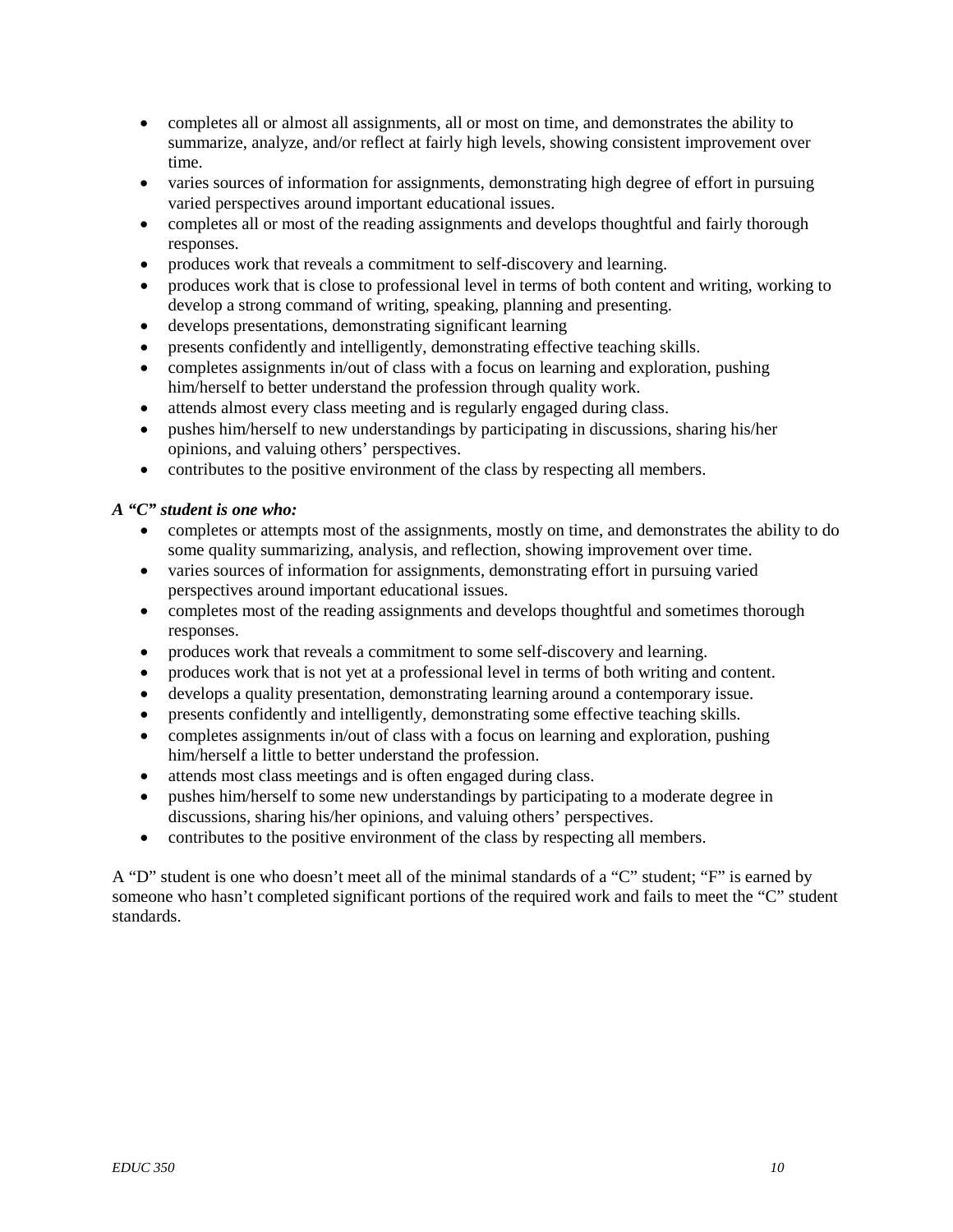# **COURSE SCHEDULE**

| <b>Class</b>           | <b>Date</b> | <b>Topic</b>                                                                                                                                    | <b>Reading for</b><br><b>Next Class</b>                             |
|------------------------|-------------|-------------------------------------------------------------------------------------------------------------------------------------------------|---------------------------------------------------------------------|
| Week 1<br>$\mathbf{1}$ | M 6/17      | Orientation and Overview<br>Guest: Ms. Patti Pettigrew<br>Info. Cards<br>Divide into Groups                                                     | Segall, Ch. 1                                                       |
| $\overline{2}$         | T 6/18      | Intro-Chapter 1<br>Group Work: Chapter Presentations                                                                                            | Segall, Ch. 2                                                       |
| $\mathfrak{Z}$         | W 6/19      | The Profession of Teaching - Chapter 2<br>Group Work: Chapter Presentations<br>Guest Speaker: Dr. Mark Baldwin                                  | Segall, Ch. 6                                                       |
| Week 2                 |             |                                                                                                                                                 |                                                                     |
| $\mathbf{1}$           | M 6/24      | <b>Educational Philosophies</b><br>Group 1 Presentation: Ch. 6                                                                                  | Segall, Ch. 7                                                       |
| $\overline{2}$         | T 6/25      | Learning and Teaching<br>Group 2 Presentation: Ch. 7<br>Philosophy Prompt 1                                                                     | Villa, Ch. 1-3<br>and p. 125-135                                    |
| 3                      | W 6/26      | Begin Philosophy of Teaching Paper                                                                                                              |                                                                     |
| Week 3                 |             |                                                                                                                                                 |                                                                     |
| 1                      | $M$ $7/1$   | Guest Speaker: Dr. Steve Lilly<br>Rationale for Inclusive Education Activity Prompt                                                             | Segall, Ch. 3                                                       |
| $\overline{2}$         | T 7/2       | <b>Multicultural Education</b><br>Group 3 Presentation: Ch. 3                                                                                   | Segall, Ch. 4                                                       |
| 3                      | W 7/3       | <b>History of Education</b><br>Group 4 Presentation: Ch. 4<br>Turn in Field Experience Cover Sheet, Log and Journal Entries 1-5                 | Segall, Ch. 5                                                       |
| Week 4                 |             |                                                                                                                                                 |                                                                     |
| 1                      | M 7/8       | Schools in Other Countries<br>Group 5 Presentation: Ch. 5<br>Rational for Inclusive Education Activity                                          | Segall, Ch. 9                                                       |
| $\overline{2}$         | T 7/9       | Laws, Courts and Court Cases<br>Group 6 Presentation: Ch.9<br>Rationale for Inclusive Education Activity<br>Law and Diversity Assignment Prompt | Segall, Ch. 8, 10<br>Villa, Ch <sub>2</sub><br><b>Essay Handout</b> |
| 3                      | W 7/10      | School Organization and Financing<br>Group 7 Presentation: Ch.8 and 10<br>Guest Speaker: Dr. Janet McDaniel                                     |                                                                     |